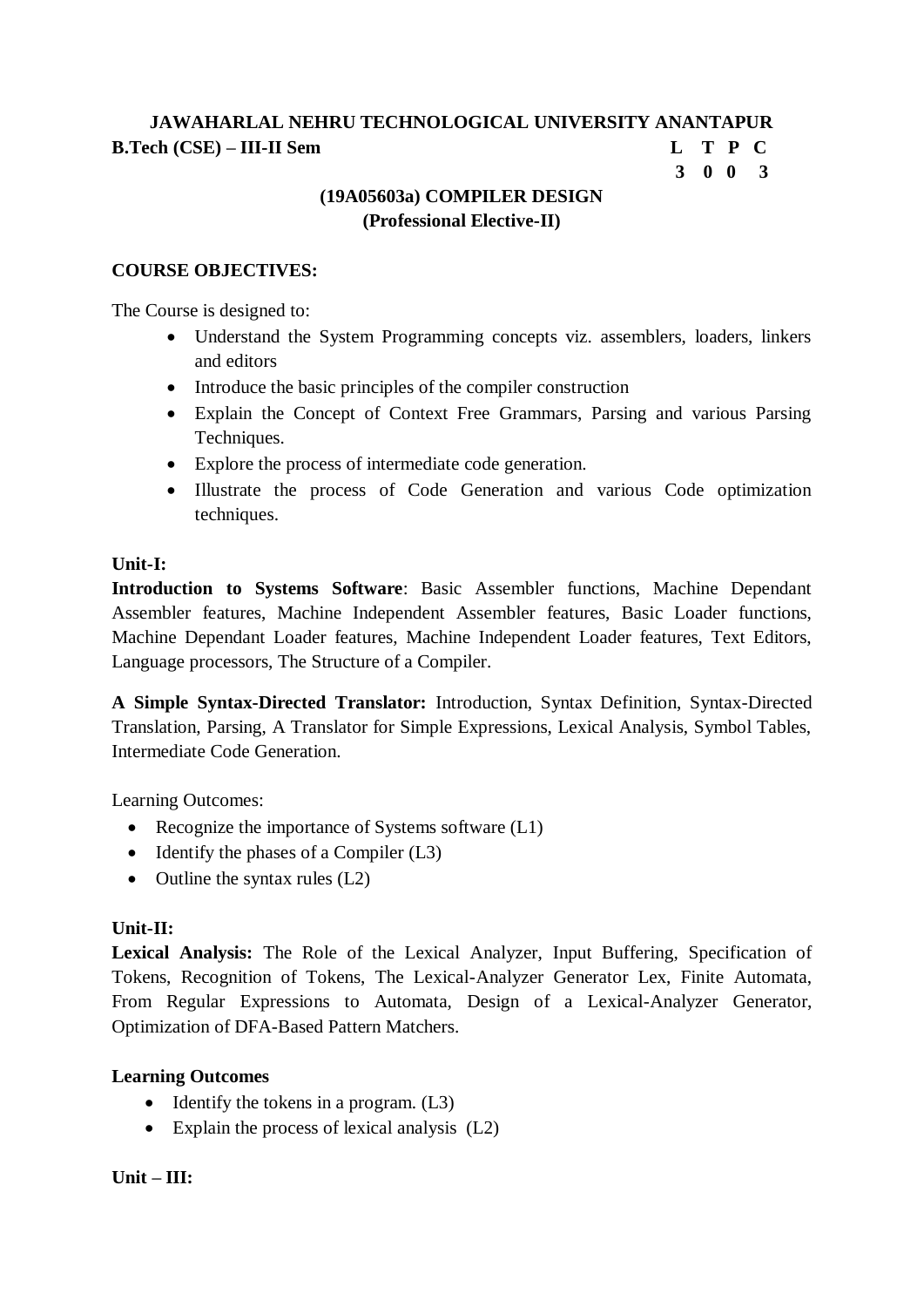**Syntax Analysis:** Introduction, Context-Free Grammars, Writing a Grammar, Writing a Grammar, Bottom-Up Parsing, Introduction to LR Parsing: Simple LR, More Powerful LR Parsers, Using Ambiguous Grammars, Parser Generators.

### **Learning Outcomes**

- Examine the syntax of program constructs (L4)
- Evaluate the correctness of a program (L5)

### **Unit – IV:**

**Syntax-Directed Translation:** Syntax-Directed Definitions, Evaluation orders for SDD's, Application of SDT, SDT schemes, Implementing L-attribute SDD's.

**Intermediate Code Generation:** Variants of Syntax Trees, Three address code, Translation of Expressions, Control Flow

#### **Learning Outcomes**

- Explain the process of syntax directed translation (L1)
- Develop intermediate code (L6)

#### **Unit-V:**

**Code Generation:** Issues in the Design of a Code Generator, The Target Language, Addresses in the Target Code, A Simple Code Generator, Peephole Optimization, Register Allocation and Assignment, Instruction Selection by Tree Rewriting, Optimal Code Generation for Expression, Dynamic Programming Code-Generation, The Principal Sources of Optimizations.

#### **Learning Outcomes**

- Generate code (L6)
- Create optimized code  $(L6)$

#### **Course Outcomes:**

Students will be able to:

- Differentiate the various phases of a compiler (L4).
- Identify the tokens and verify the code (L4)
- $\bullet$  Design code generator (L6)
- Apply code optimization techniques (L3)
- $\bullet$  Design a compiler for a small programming language (L6)

#### **Text Books :**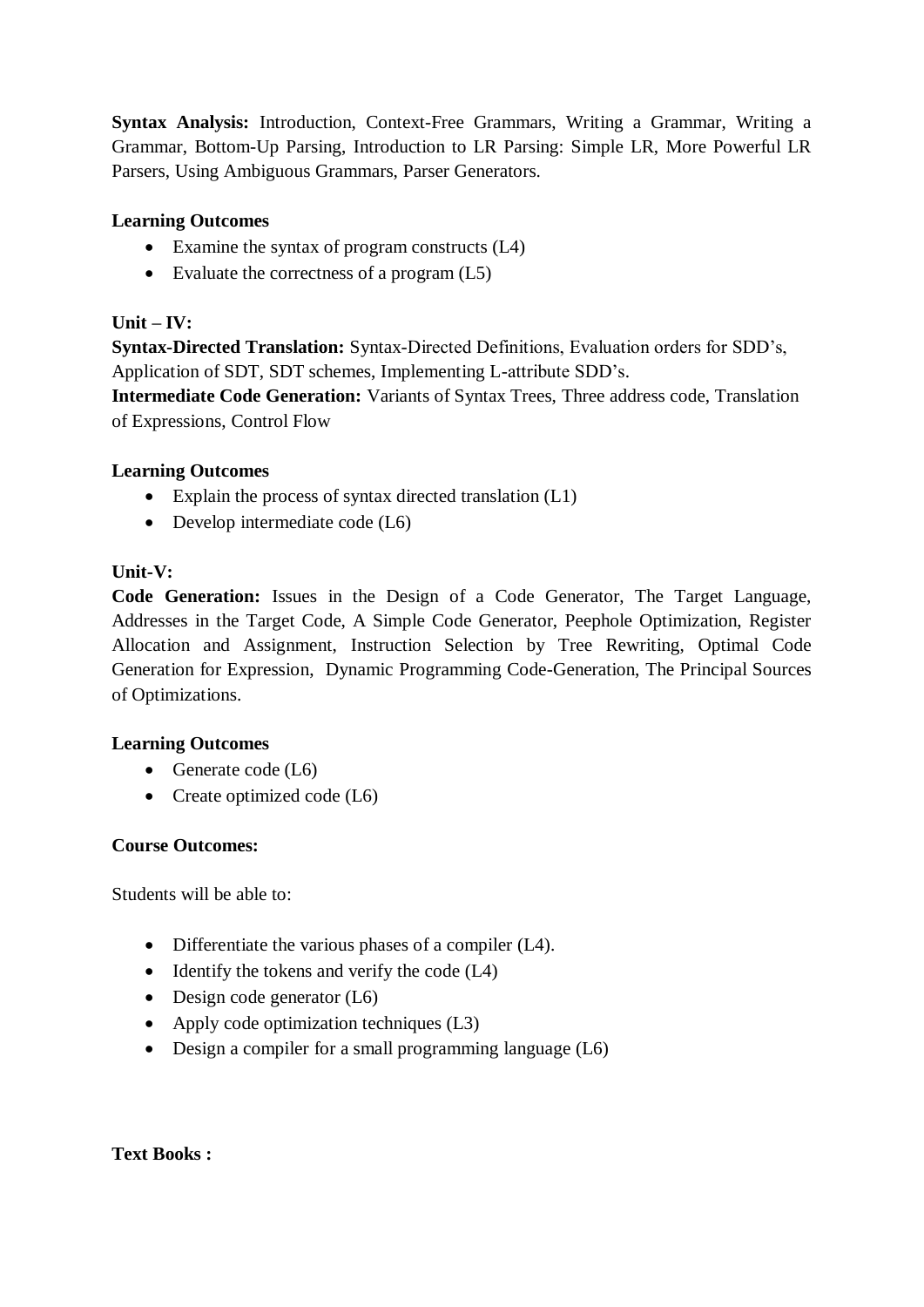- 1. Leland L. Beck, "System Software An Introduction to Systems Programming",3rd Edition, Pearson Education Asia, 2008.
- 2. Alfred V. Aho, Monica S. Lam, Ravi Sethi, Jeffrey D. Ullman, "Compilers Principles, Techniques and Tools", 2nd Edition, Pearson.

#### **Reference Books**

- 1. Yunlin Su, Song Y. Yan, "Principles of Compilers", Springer, 2012.
- 2. Andrew W. Appel, "Modern Compiler Implementation in JAVA", 2<sup>nd</sup> edition, Cambridge University Press, 2004.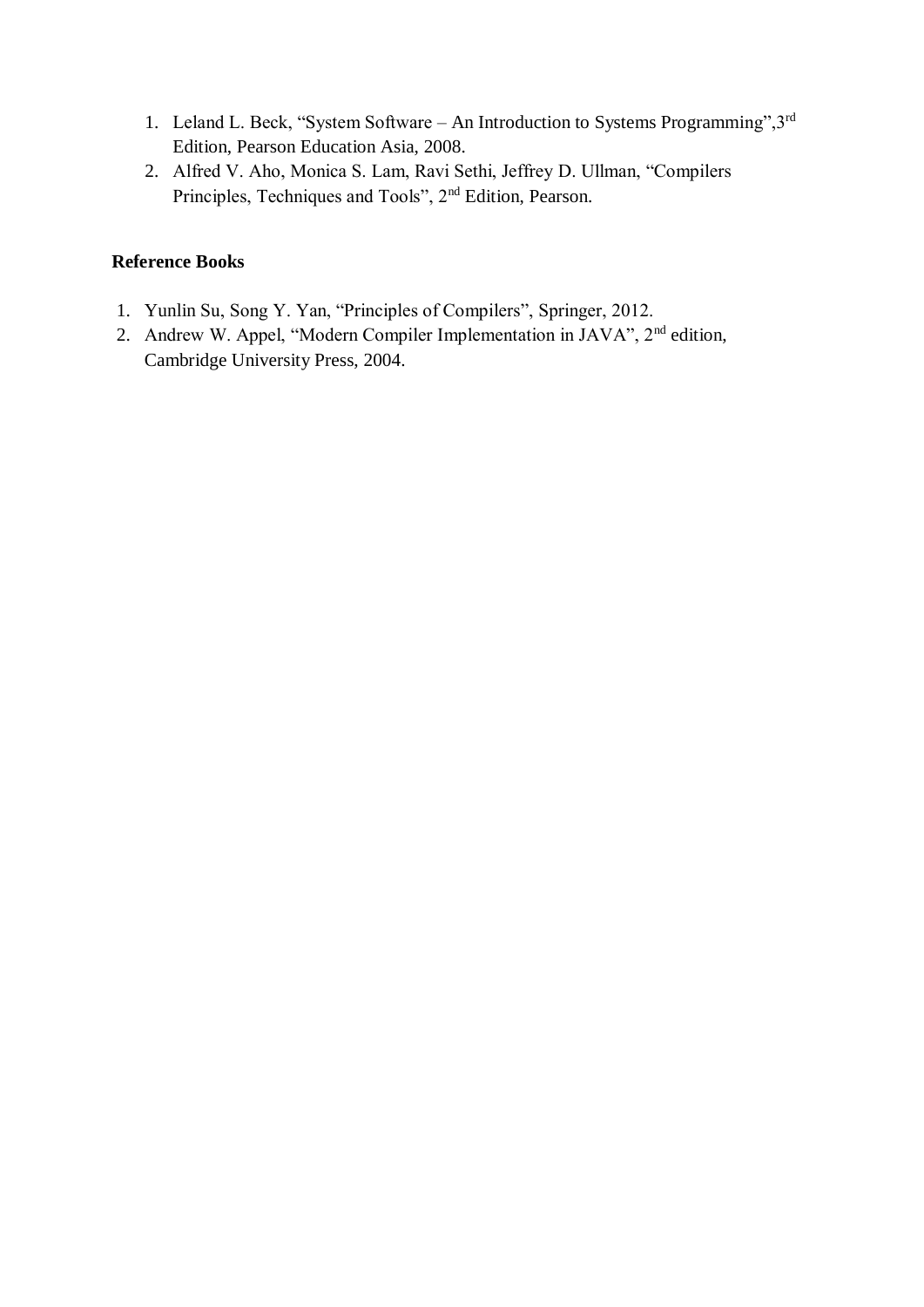## **3 0 0 3**

# **(19A05603b) INTRODUCTION TO MACHINE LEARNING Professional Elective-II (Common to CSE & IT)**

#### **Course Objectives:**

This course is designed to:

- Understand the basic theory underlying machine learning
- Formulate machine learning problems corresponding to different applications.
- Illustrate a range of machine learning algorithms along with their strengths and weaknesses
- Apply machine learning algorithms to solve problems of moderate complexity.
- Understand how Machine Learning imbibes the philosophy of Human learning.

### **UNIT I**

Introduction: Learning Problems – Perspectives and Issues – Concept Learning – Version Spaces and Candidate Eliminations – Inductive bias – Decision Tree learning – Representation – Algorithm – Heuristic Space Search.

Learning Outcomes:

At the end of the unit, students will be able to:

- Explore how to build computer programs that improve their performance at some task through experience. (L6).
- Interpret Decision tree learning as practical methods for inductive inference. (L2)

## **UNIT II**

NEURAL NETWORKS AND GENETIC ALGORITHMS: Neural Network Representation – Problems – Perceptrons – Multilayer Networks and Back Propagation Algorithms – Advanced Topics – Genetic Algorithms – Hypothesis Space Search – Genetic Programming – Models of Evolution and Learning.

Learning Outcomes:

At the end of the unit, students will be able to:

- Appraise artificial neural networks as one of the most effective learning methods currently known to interpret complex real-world sensor data,. (L5).
- Illustrates the use of the genetic algorithm approach, and examine the nature of its hypothesis space search.(L2)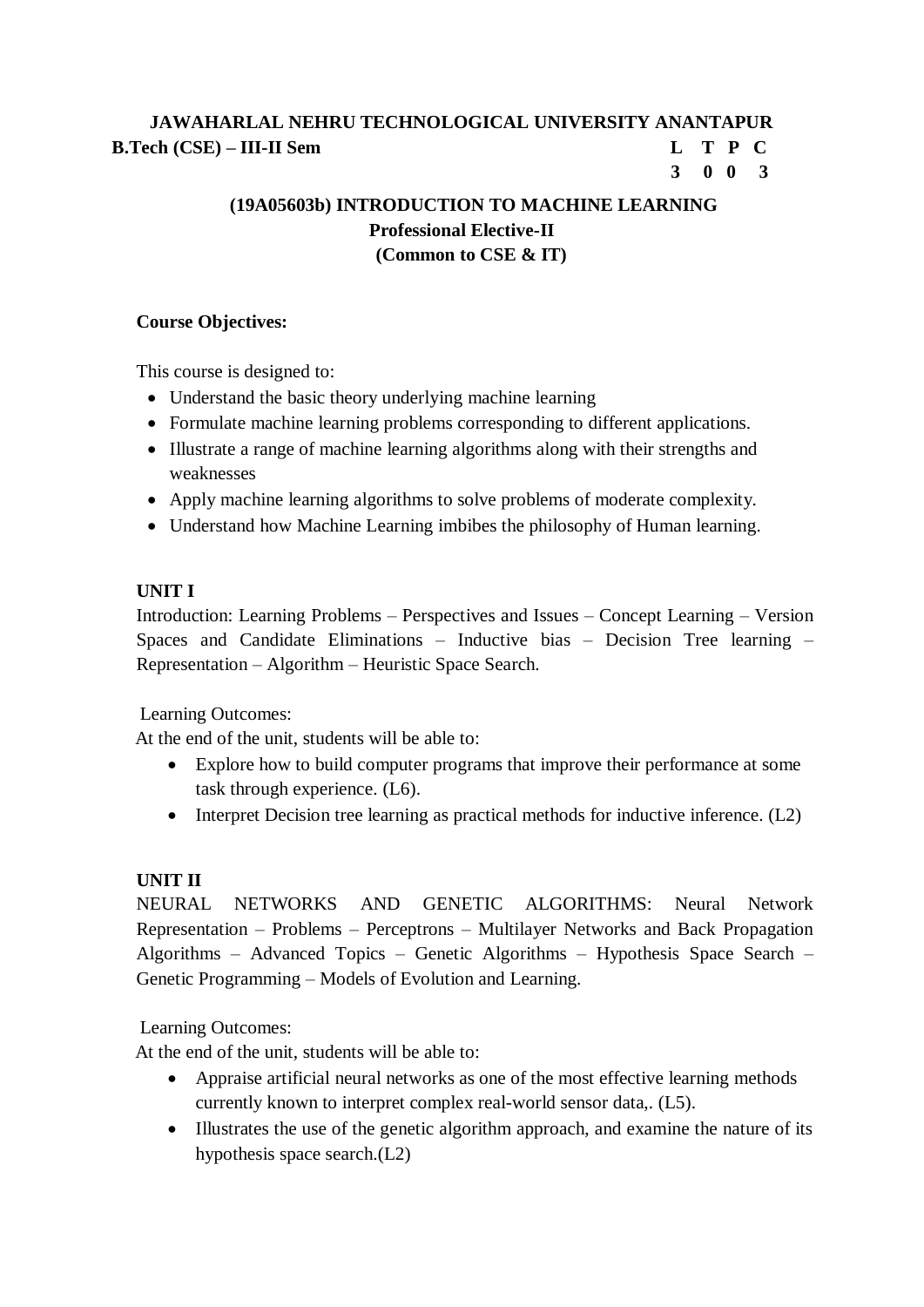### UNIT III

**BAYESIAN AND COMPUTATIONAL LEARNING:** Bayes Theorem – Concept Learning – Maximum Likelihood – Minimum Description Length Principle – Bayes Optimal Classifier – Gibbs Algorithm – Naïve Bayes Classifier – Bayesian Belief Network – EM Algorithm – Probability Learning – Sample Complexity – Finite and Infinite Hypothesis Spaces – Mistake Bound Model.

Learning Outcomes:

At the end of the unit, students will be able to:

- Illustrate the principles of Probability for classification as an important area of Machine Learning Algorithms. (L2)
- Analyze sample complexity and computational complexity for several learning Problems (L4)

### **UNIT IV**

INSTANCE BASED LEARNING: K- Nearest Neighbor Learning – Locally weighted Regression – Radial Bases Functions – Case Based Learning.

Learning Outcomes:

At the end of the unit, students will be able to:

• Infer that the Instance based algorithms can be used to overcome memory complexity and overfitting problems. (L2).

#### **UNIT V**

**ADVANCED LEARNING :** Learning Sets of Rules – Sequential Covering Algorithm – Learning Rule Set – First Order Rules – Sets of First Order Rules – Induction on Inverted Deduction – Inverting Resolution – Analytical Learning – Perfect Domain Theories – Explanation Base Learning – FOCL Algorithm – Reinforcement Learning – Task – Q-Learning – Temporal Difference Learning

Learning Outcomes:

At the end of the unit, students will be able to:

- Infer that the combined methods outperform both purely inductive and purely analytical learning methods. (L2)
- Recognize the importance of Reinforcement Learning in the industry.

#### **Course Outcomes:**

Upon completion of the course, the students should be able to:

 $\bullet$  Identify machine learning techniques suitable for a given problem. (L3)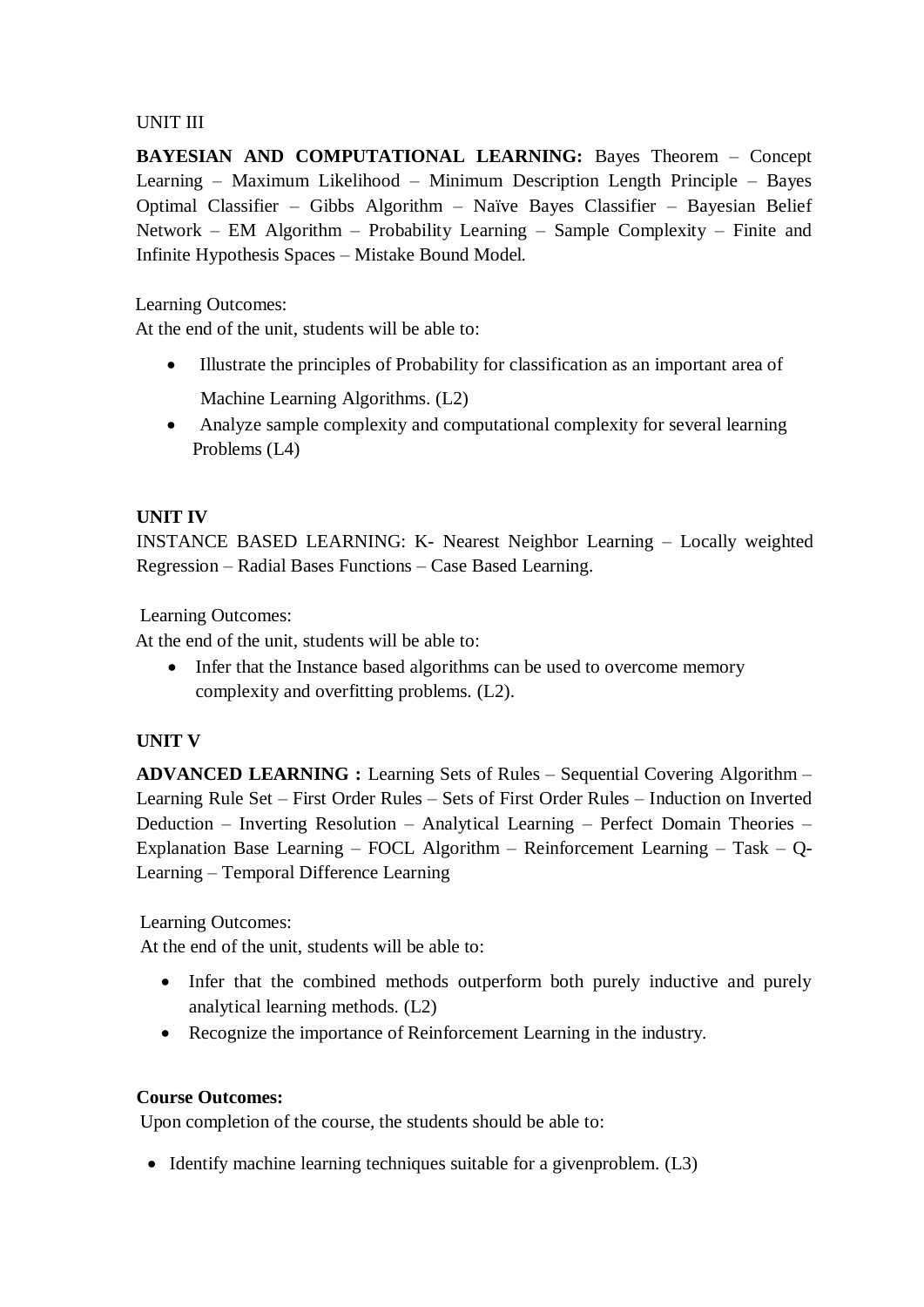- Solve the real world problems using various machine learningtechniques. (L6)
- Apply Dimensionality reductiontechniques for data preprocessing. (L3)
- Explain what is learning and why it is essential in the design of intelligent machines.  $(L2)$
- Implement Advanced learning models for language, vision, speech, decision making etc.  $(L1)$

#### **Text Books:**

1) T.M. Mitchell, "Machine Learning", McGraw-Hill,1997.

### **Reference Books:**

- 1) Ethern Alpaydin, "Introduction to Machine Learning", MIT Press,2004.
- 2) Stephen Marsland, "Machine Learning -An Algorithmic Perspective", Second Edition, Chapman and Hall/CRC Machine Learning and Pattern Recognition Series,2014.
- 3) Andreas C. Müller and Sarah Guido "Introduction to Machine Learning with Python:A Guide for Data Scientists",Oreilly.

### **e-Resources:**

- 1) Andrew Ng, "Machine Learning Yearning["https://www.deeplearning.ai/machine-learning-](https://www.deeplearning.ai/machine-learning-yearning/) [yearning/](https://www.deeplearning.ai/machine-learning-yearning/)
- 2) Shai Shalev-Shwartz , Shai Ben-David, "Understanding Machine Learning: From Theory to Algorithms" , Cambridge University Pres[s](https://www.cse.huji.ac.il/~shais/UnderstandingMachineLearning/index.html) [https://www.cse.huji.ac.il/~shais/UnderstandingMachineLearning/index.ht](https://www.cse.huji.ac.il/~shais/UnderstandingMachineLearning/index.html) [ml](https://www.cse.huji.ac.il/~shais/UnderstandingMachineLearning/index.html)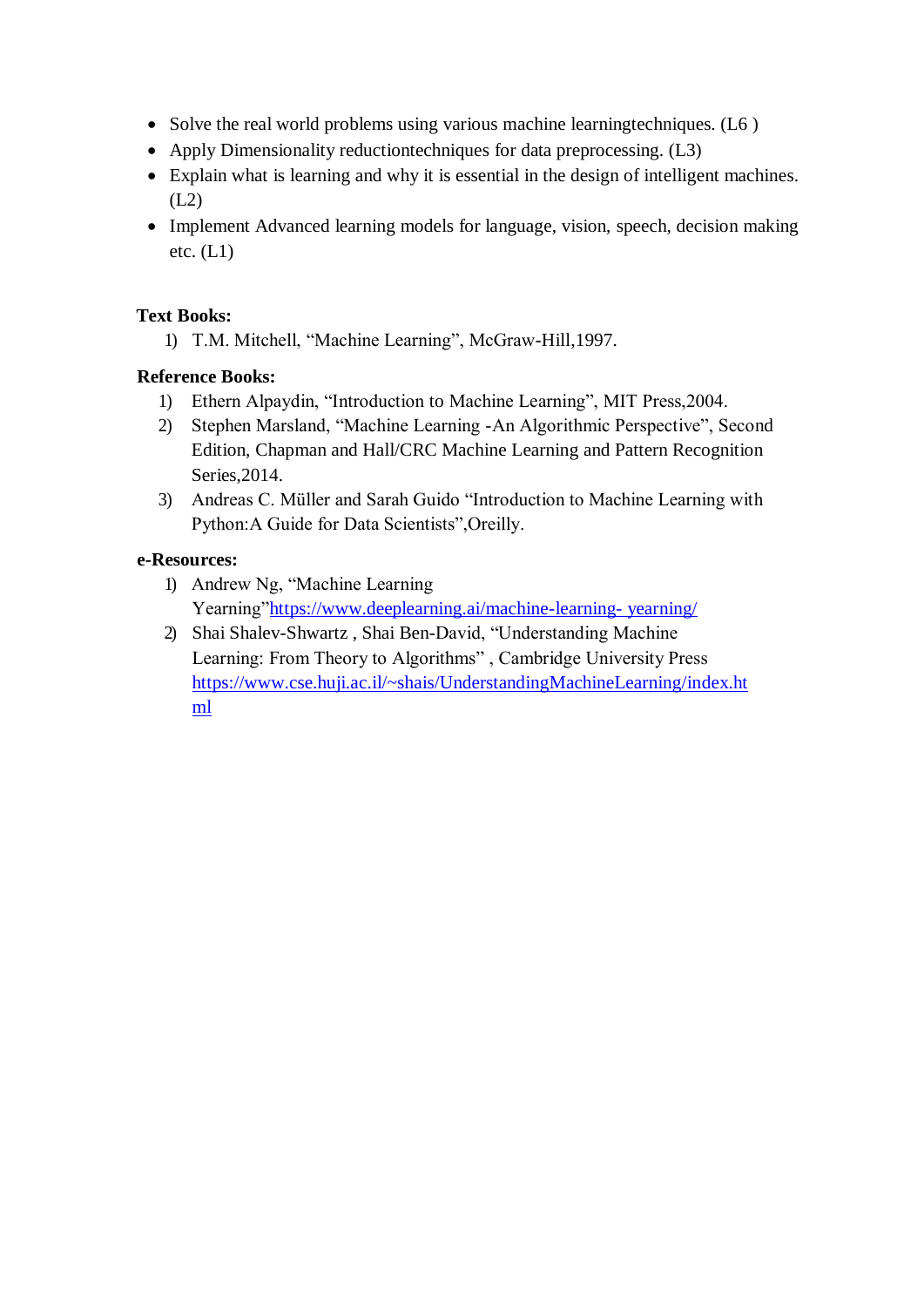**3 0 0 3**

## **(19A05603c) REAL TIME SYSTEMS Professional Elective-II (Common to CSE & IT)**

#### **Course Objectives:**

The Course is designed to:

- Understand the requirements of Real Time Operating Systems.
- Illustrate Real Time features using case studies.
- Describe how a real-time operating system kernel is implemented.

#### **UNIT – I**

**Introduction:** Introduction to UNIX/LINUX, Overview of Commands, File I/O,( open, create, close, lseek, read, write), Process Control ( fork, vfork, exit, wait, waitpid, exec).

#### **UNIT - II**

**Real Time Operating Systems:** Brief History of OS, Defining RTOS, The Scheduler, Objects, Services, Characteristics of RTOS, Defining a Task, asks States and Scheduling, Task Operations, Structure, Synchronization, Communication and Concurrency. Defining Semaphores, Operations and Use, Defining Message Queue, States, Content, Storage, Operations and Use

#### **UNIT - III**

**Objects, Services and I/O:** Pipes, Event Registers, Signals, Other Building Blocks, Component

Configuration, Basic I/O Concepts, I/O Subsystem

#### **UNIT - IV**

**Exceptions, Interrupts and Timers:** Exceptions, Interrupts, Applications, Processing of Exceptions and Spurious Interrupts, Real Time Clocks, Programmable Timers, Timer Interrupt Service Routines (ISR), Soft Timers, Operations.

#### **UNIT - V**

**Case Studies of RTOS:** RT Linux, MicroC/OS-II, Vx Works, Embedded Linux, and Tiny OS.

#### **Course Outcomes:**

Students will be able to: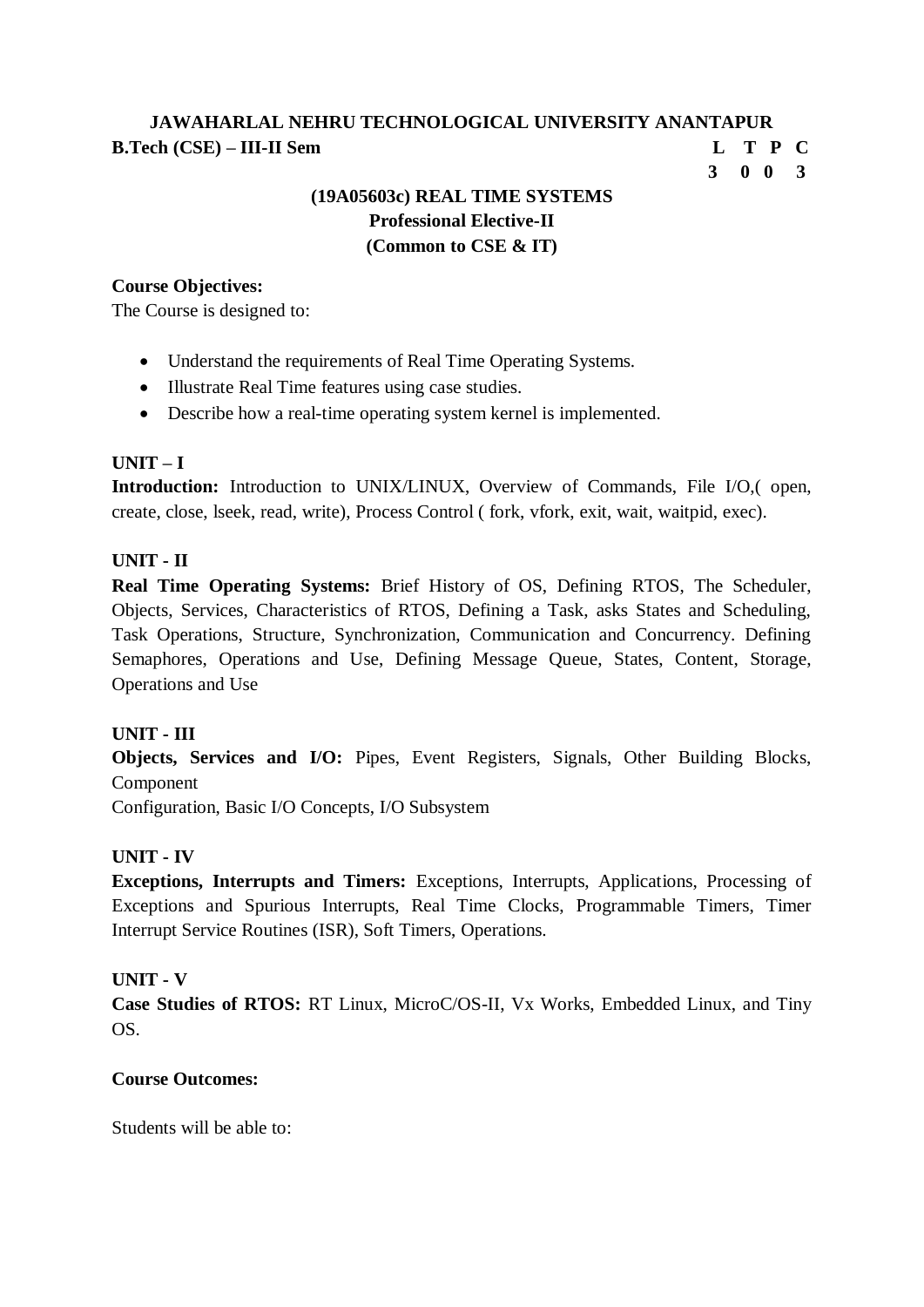- 1. Explain real-time concepts such as preemptive multitasking, task priorities, priority inversions, mutual exclusion, context switching, and synchronization, interrupt latency and response time, and semaphores. (L2)
- 2. Describe how tasks are managed. (L1)
- 3. Discuss how tasks can communicate using semaphores, mailboxes, and queues. (L6)
- 4. Build a real-time system on an embedded processor.(L6)
- 5. Examine the real time operating systems like RT Linux, Vx Works, MicroC /OSII, Tiny OS (L4)

### **TEXT BOOK:**

1. Real Time Concepts for Embedded Systems – Qing Li, Elsevier, 2011

#### **REFERENCE BOOKS:**

- 1. Embedded Systems- Architecture, Programming and Design by Rajkamal, 2007, TMH.
- 2. Advanced UNIX Programming, Richard Stevens
- 3. Embedded Linux: Hardware, Software and Interfacing Dr. Craig Hollabaugh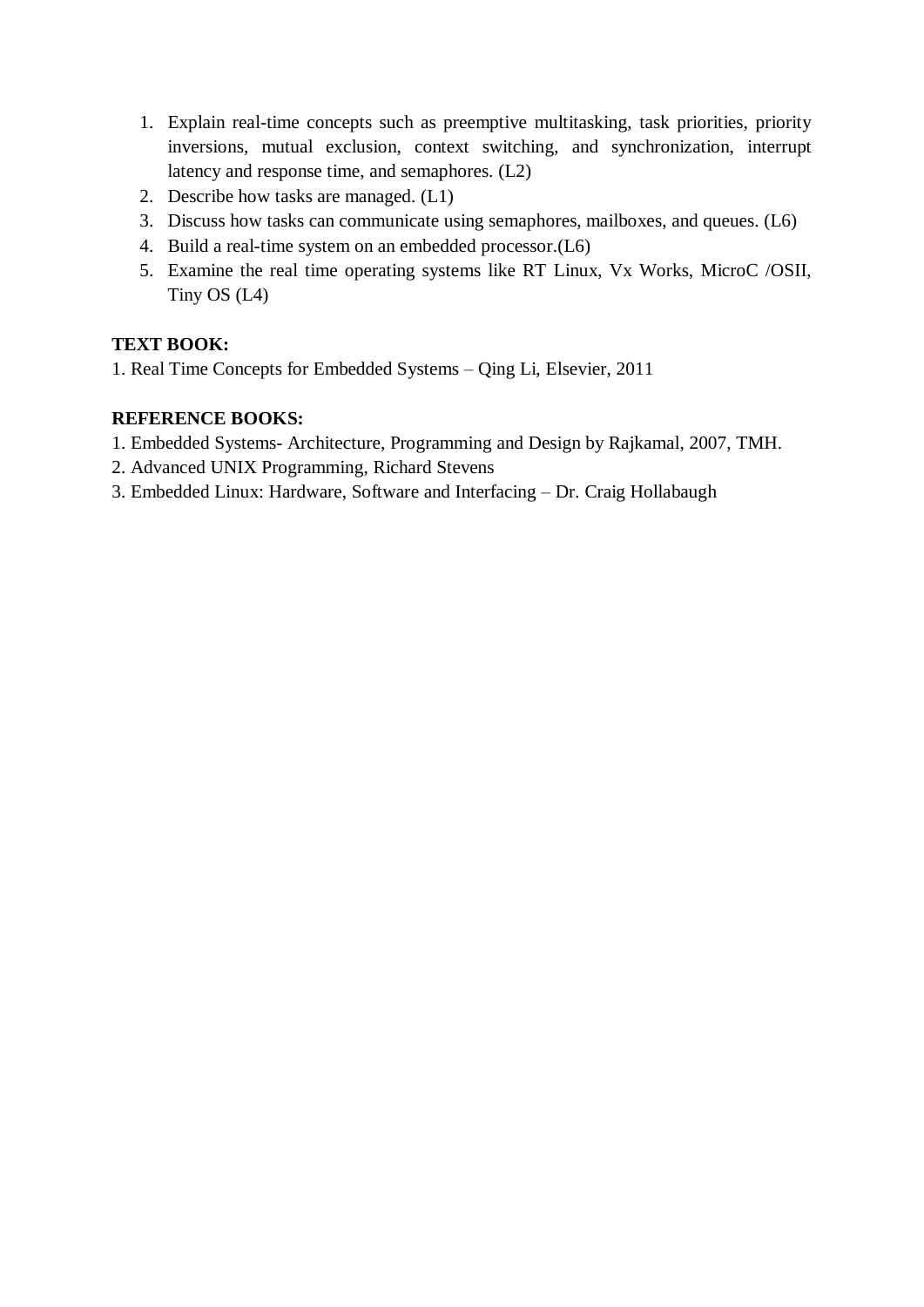# **3 0 0 3**

# **(19A05603d) ADVANCED COMPUTER ARCHITECTURE Professional Elective-II (Common to CSE & IT)**

**Prerequisites:** Computer Organization

#### **Course Objectives**

The Course is designed to:

- Impart the concepts and principles of parallel and advanced computer architectures.
- Develop the design techniques of Scalable and multithreaded Architectures.
- Apply the concepts and techniques of parallel and advanced computer architectures to design modern computer systems

### **UNIT - I**

Theory of Parallelism, Parallel computer models, The State of Computing, Multiprocessors and

Multicomputers, Multivector and SIMD Computers, PRAM and VLSI models, Architectural development tracks, Program and network properties, Conditions of parallelism, Program partitioning and Scheduling, Program flow Mechanisms, System interconnect Architectures.

## **UNIT - II**

Principals of Scalable performance, Performance metrics and measures, Parallel Processing applications, Speed up performance laws, Scalability Analysis and Approaches, Hardware Technologies, Processes and Memory Hierarchy, Advanced Processor Technology, Superscalar and Vector Processors, Memory Hierarchy Technology, Virtual Memory Technology.

#### **UNIT - III**

Bus Cache and Shared memory, Backplane bus systems, Cache Memory organizations, Shared-

Memory Organizations, Sequential and weak consistency models, Pipelining and superscalar techniques, Linear Pipeline Processors, Non-Linear Pipeline Processors, Instruction Pipeline design, Arithmetic pipeline design, superscalar pipeline design.

#### **UNIT - IV**

Parallel and Scalable Architectures, Multiprocessors and Multicomputers, Multiprocessor system

interconnects, cache coherence and synchronization mechanism, Three Generations of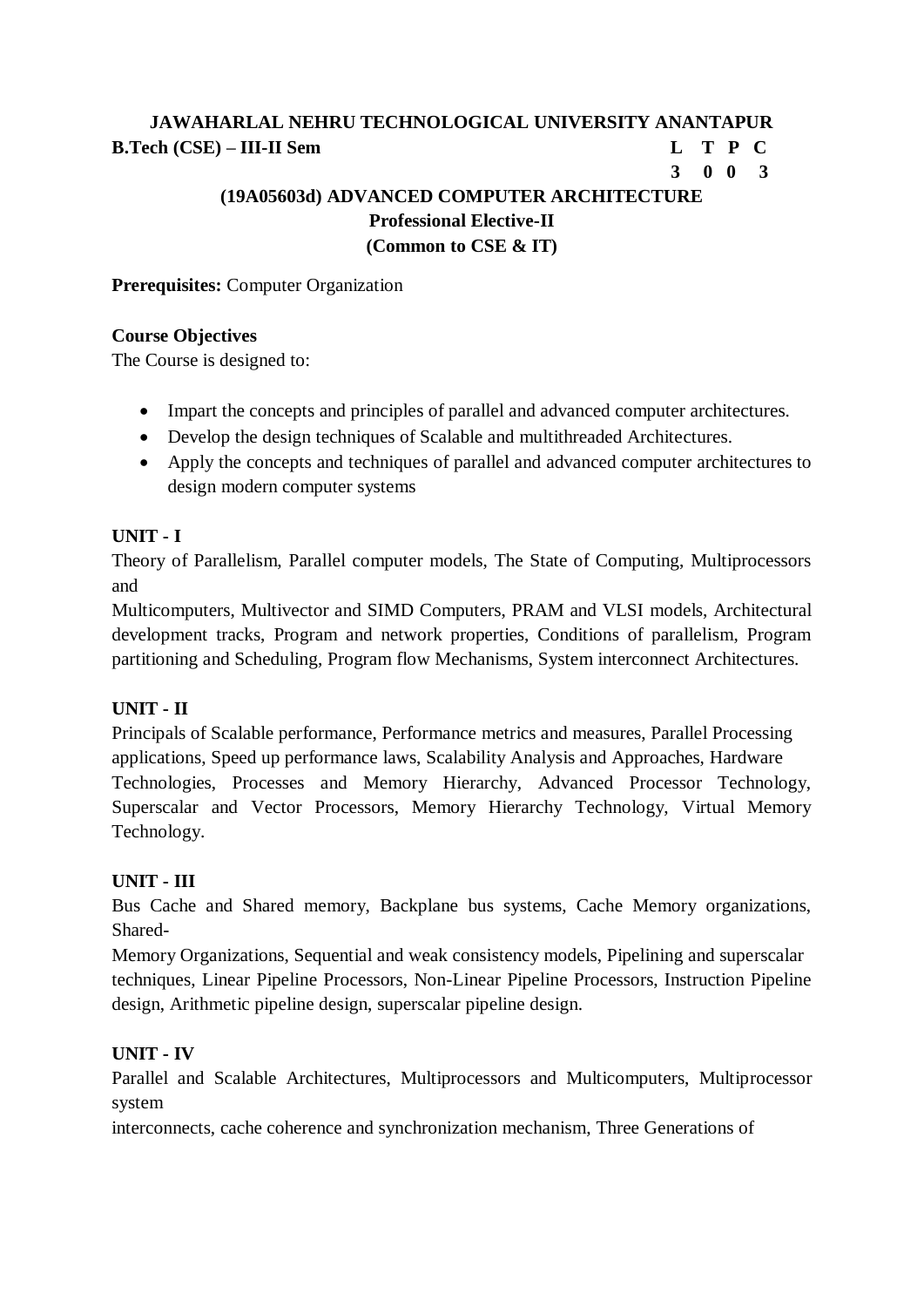Multicomputers, Message-passing Mechanisms, Multivetor and SIMD computers, Vector Processing Principals, Multivector Multiprocessors, Compound Vector processing, SIMD computer Organizations, The connection machine CM-5

# **UNIT - V**

Scalable, Multithreaded and Dataflow Architectures, Latency-hiding techniques, Principals of Multithreading, Fine-Grain Multicomputers, Scalable and multithreaded Architectures, Dataflow and hybrid Architectures.

## **Course Outcomes:**

Students will be able to:

- Explain Computational models and Computer Architectures.(L2)
- Elaborate the Concepts of parallel computer models.(L6)
- Define Scalable Architectures, Pipelining, Superscalar processors, multiprocessors (L1)

# **TEXT BOOK:**

1. Advanced Computer Architecture Second Edition, Kai Hwang, Tata McGraw Hill Publishers.

## **REFERENCE BOOKS:**

1. Computer Architecture, Fourth edition, J. L. Hennessy and D.A. Patterson. ELSEVIER. R18 B.Tech. CSE Syllabus JNTU HYDERABAD

2. Advanced Computer Architectures, S.G. Shiva, Special Indian edition, CRC, Taylor &Francis.

3. Introduction to High Performance Computing for Scientists and Engineers, G. Hager and G. Wellein, CRC Press, Taylor & Francis Group.

4. Advanced Computer Architecture, D. Sima, T. Fountain, P. Kacsuk, Pearson education.

5. Computer Architecture, B. Parhami, Oxford Univ. Press.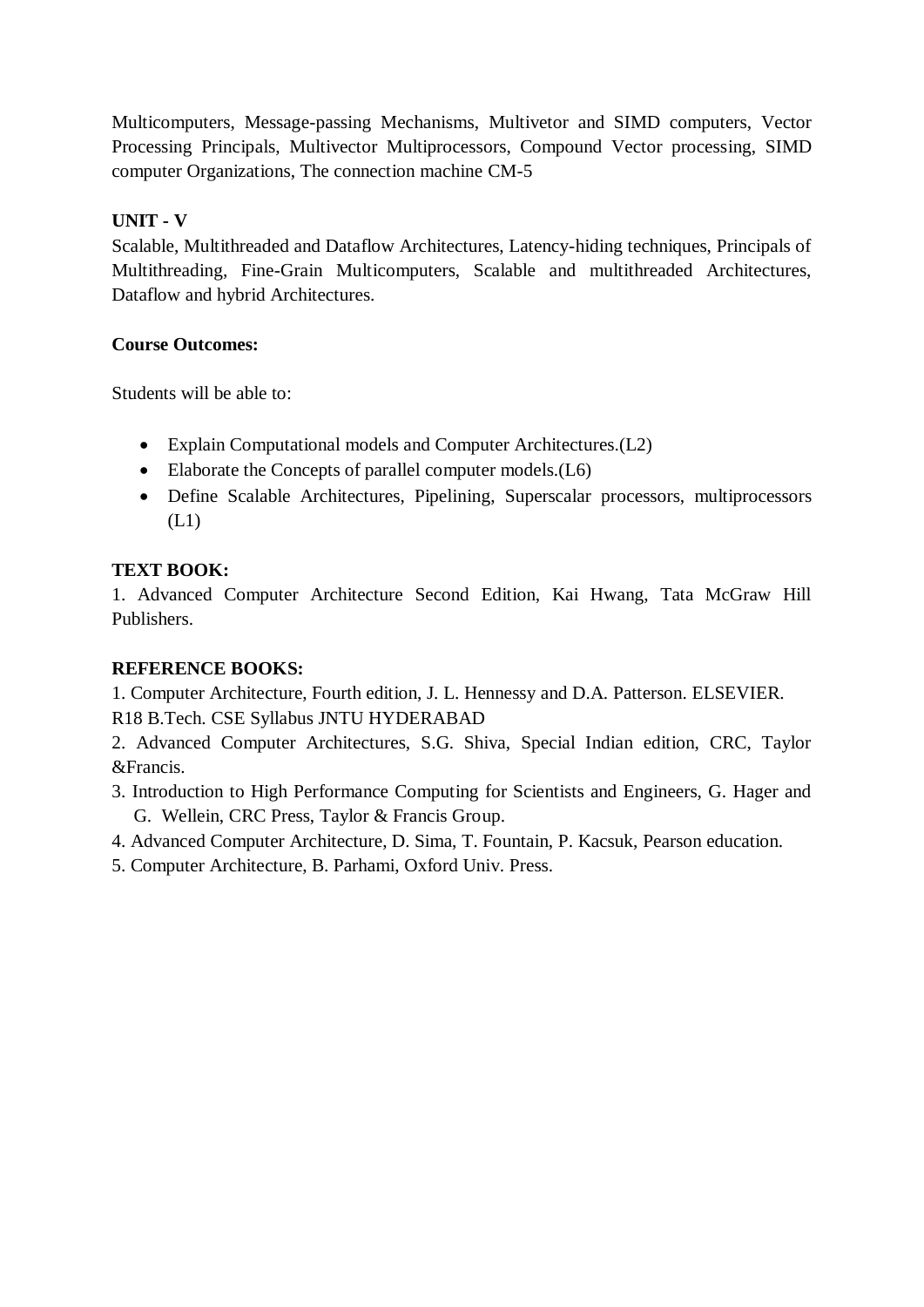**3 0 0 3**

# **(19A05603e) COMPUTER VISION Professional Elective-II (Common to CSE & IT)**

#### **COURSE OBJECTIVES:**

The Course is designed to:

- Understand shape and region analysis
- Illustrate Hough Transform and its applications to detect lines, circles, ellipses
- Explain three-dimensional image analysis techniques
- Describe motion analysis
- Study some applications of computer vision algorithms

#### **UNIT I IMAGE PROCESSING FOUNDATIONS:**

Review of image processing techniques – classical filtering operations – thresholding techniques – edge detection techniques – corner and interest point detection – mathematical morphology – texture

#### **UNIT II SHAPES AND REGIONS:**

Binary shape analysis – connectedness – object labeling and counting – size filtering – distance functions – skeletons and thinning – deformable shape analysis – boundary tracking procedures – active contours – shape models and shape recognition – centroidal profiles – handling occlusion – boundary length measures – boundary descriptors – chain codes – Fourier descriptors – region descriptors – moments

#### **UNIT III HOUGH TRANSFORM:**

 Line detection – Hough Transform (HT) for line detection – foot-of-normal method – line localization – line fitting – RANSAC for straight line detection – HT based circular object detection – accurate center location – speed problem – ellipse detection – Case study: Human Iris location – hole detection – generalized Hough Transform (GHT) – spatial matched filtering – GHT for ellipse detection – object location – GHT for feature collation

#### **UNIT IV 3D VISION AND MOTION:**

Methods for 3D vision – projection schemes – shape from shading – photometric stereo – shape from texture – shape from focus – active range finding – surface representations – point-based representation – volumetric representations – 3D object recognition – 3D reconstruction – introduction to motion – triangulation – bundle adjustment – translational alignment – parametric motion – splinebased motion – optical flow – layered motion

#### **UNIT V APPLICATIONS:**